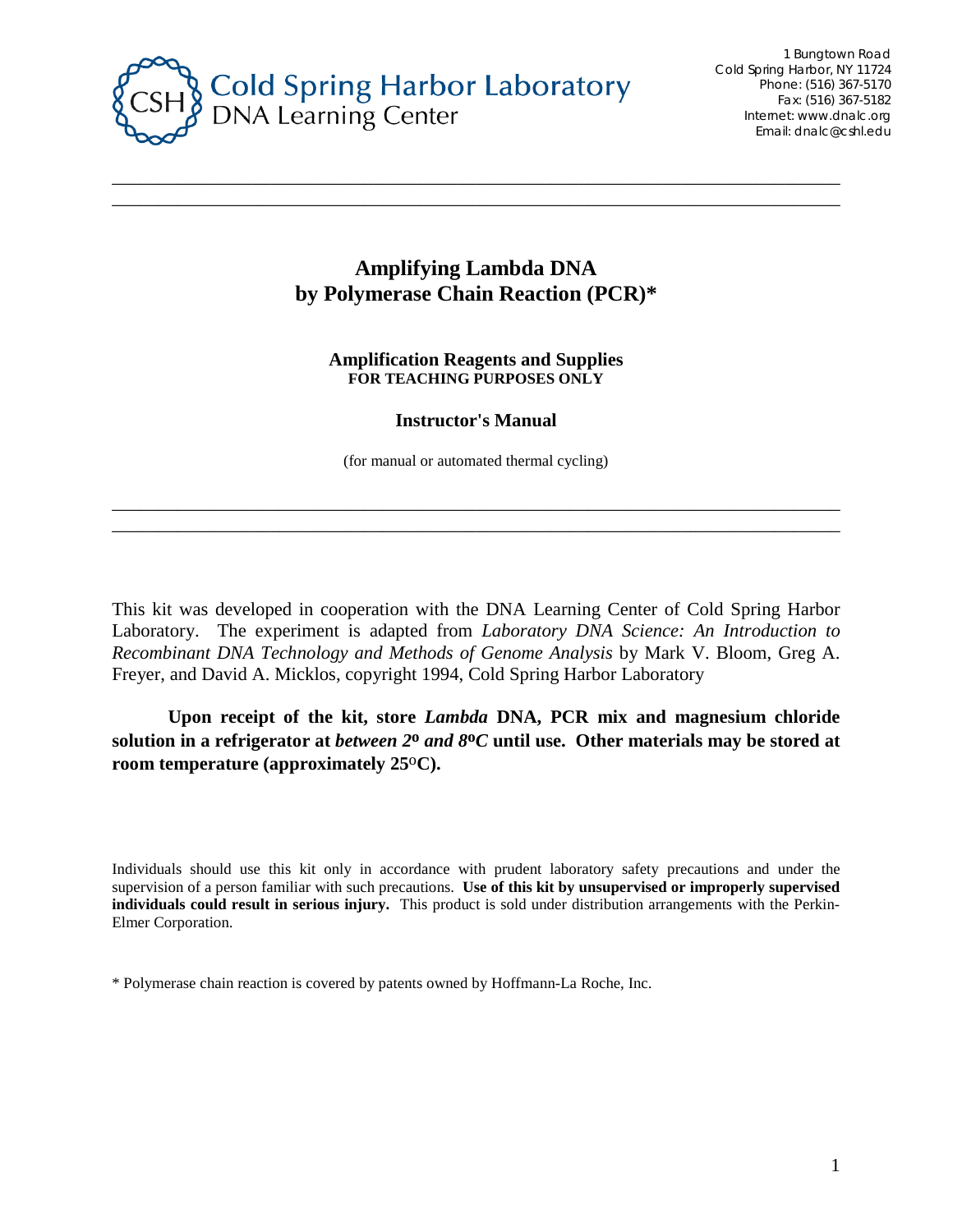#### **DNA AMPLIFICATION BY POLYMERASE CHAIN REACTION**

Since its introduction in 1985, polymerase chain reaction (PCR) has become a powerful tool in molecular genetic analysis and has been cited in well over 7,000 scientific publications (as of 1993). PCR is a test tube system for DNA replication that allows a "target" DNA sequence to be selectively amplified, or enriched, several million-fold in just a few hours. Within a dividing cell, DNA replication involves a series of enzyme-mediated reactions, whose end result is a faithful copy of the entire genome. Within a test tube, PCR uses just one indispensable enzyme - - DNA polymerase -- to amplify a specific fraction of the genome.

During cellular DNA replication, enzymes first unwind and denature the DNA double helix into single strands. Then, RNA polymerase synthesizes a short stretch of RNA complementary to one of the DNA strands at the start site of replication. This DNA/RNA heteroduplex acts as a "priming site" for the attachment of the DNA polymerase, which then produces the complementary DNA strand. During PCR, high temperature is used to separate the DNA molecule into single strands, and synthetic sequences of single-stranded DNA (20-30) nucleotides) serve as primers. Two different primer sequences are used to bracket the target region to be amplified. One primer is complementary to one DNA strand at the beginning of the target region; a second primer is complementary to a sequence on the opposite DNA strand at the end of target region.

To perform a PCR reaction, a small quantity of the target DNA is added to a test tube with a buffered solution containing DNA polymerase, short oligonucleotide primers, the four deoxynucleotide building blocks of DNA, and the cofactor MgCl<sub>2</sub>. The PCR mixture is taken through replication cycles consisting of:

- -- 1 to several minutes at 94-96 °C, during which the DNA is denatured into single strands,
- -- 1 to several minutes at 50-65oC, during which the primers hybridize or "anneal" (by way of hydrogen bonds) to their complementary sequences on either side of the target sequence, and
- -- 1 to several minutes at 72oC, during which the polymerase binds and extends a complementary DNA strand from each primer.

As amplification proceeds, the DNA sequence between the primers doubles after each cycle. Following thirty such cycles, a theoretical amplification factor of one billion is attained.

Two important innovations were responsible for automating PCR. First, a heat-stable DNA polymerase was isolated from the bacterium *Thermus aquaticus,* which inhabits hot springs. This enzyme, called the *Taq* polymerase, remains active, despite repeated heating during many cycles of amplification. Second, DNA thermal cyclers have been invented in which a computer controls the repetitive temperature changes required for PCR.

In this experiment, students use PCR to amplify a 1106 base-pair sequence from the bacteriophage *Lambda* genome. The fact that the target sequence represents a relatively large proportion of the total *Lambda* genome (48,502 basepairs) increases the efficiency of the reaction, so only two temperatures are required for each replication cycle. Primer extension occurs as the reaction heats from the annealing temperature  $(55\degree C)$  to the denaturation temperature (100<sup>o</sup>C). The temperature may be controlled automatically by a thermal cycler or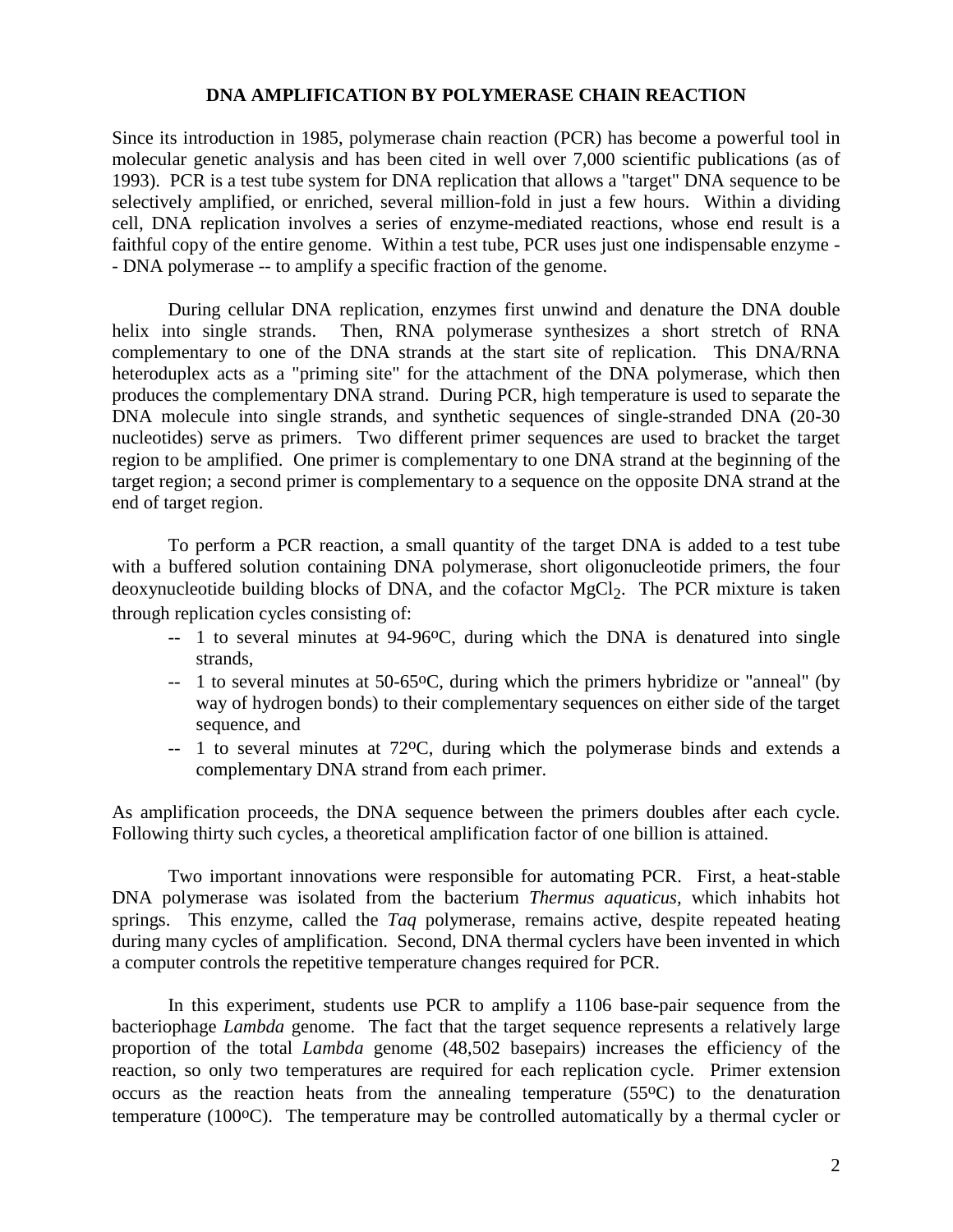manually using two water baths. The number of cycles can be varied among several reactions to illustrate the time course of the amplification.

Following amplification, samples are loaded in 1% agarose gels, electrophoresed, and stained with ethidium bromide or methylene blue. The size of the expected amplification product can be verified by comparison to an appropriate DNA molecular weight standard.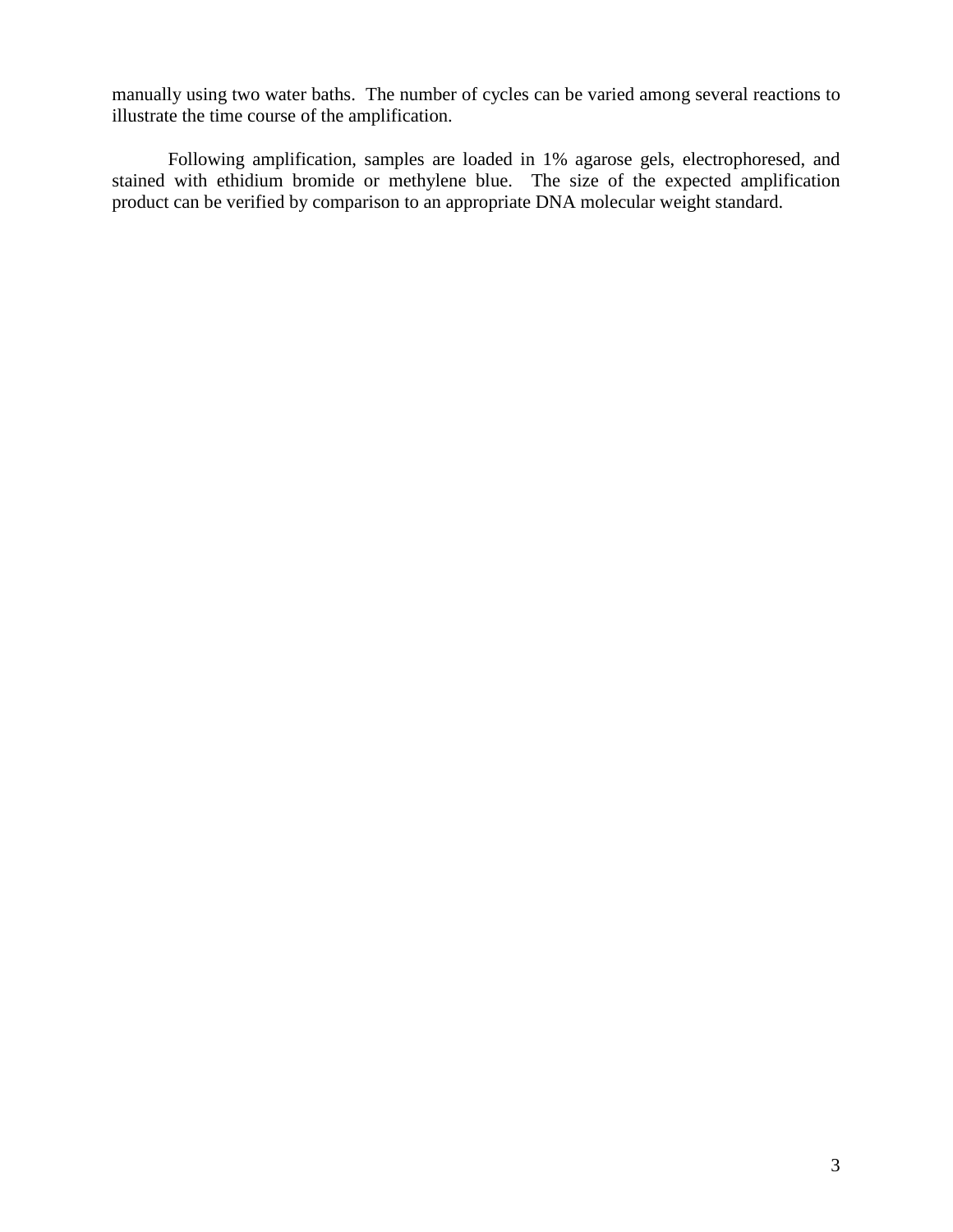#### **MATERIALS**

The amplification reagents and supplies in the DNA Amplification by Polymerase Chain Reaction (PCR) Kit are sufficient for 50 reactions. Prior knowledge of basic methods of agarose gel electrophoresis and staining of DNA is presumed. The materials are supplied for use with the exercise in this kit only. Roche Molecular Systems, Inc., Perkin-Elmer Corporation, and Carolina Biological Supply Company disclaim all responsibility for any other uses of these materials. The kit includes:

| Vial <i>Lambda</i> DNA (500 µl)                | Dropper Vial Mineral Oil (5 ml) |
|------------------------------------------------|---------------------------------|
| Vial PCR Mix $(1000 \mu l)$                    | 50 PCR Tubes                    |
| Vial MgCl <sub>2</sub> Solution (1000 $\mu$ l) | <b>Instructor's Manual</b>      |
| Vial Molecular Weight                          | 12 Student Guides               |
| Standard $(100 \mu l)$                         |                                 |

Upon receipt of the kit, store *Lambda* DNA, PCR mix, and MgCl<sub>2</sub> solution in a **refrigerator between 2**o **and 8**o**C until use. Other materials may be stored at room temperature (approximately 25**o**C).**

Equipment needed but not provided are: programmable DNA thermal cycler or 55oC and 100 $\degree$ C water baths, micropipettors (1-10/20  $\mu$ l and 10-100  $\mu$ l), electrophoresis chambers with casting trays and well-forming combs, electrophoresis power supplies, mid- or long-wavelength UV light source with protective screen or glasses (for ethidium bromide staining), white light source (for methylene blue staining), Polaroid "gun" camera (optional), microcentrifuge (optional), and microwave oven (optional).

 Reagents and supplies needed but not provided are: electrophoresis buffer, electrophoresis grade agarose, loading dye, ethidium bromide or methylene blue staining solution, micropipet tips, 1.5 ml polypropylene test tubes (100), test tube racks, and permanent laboratory markers.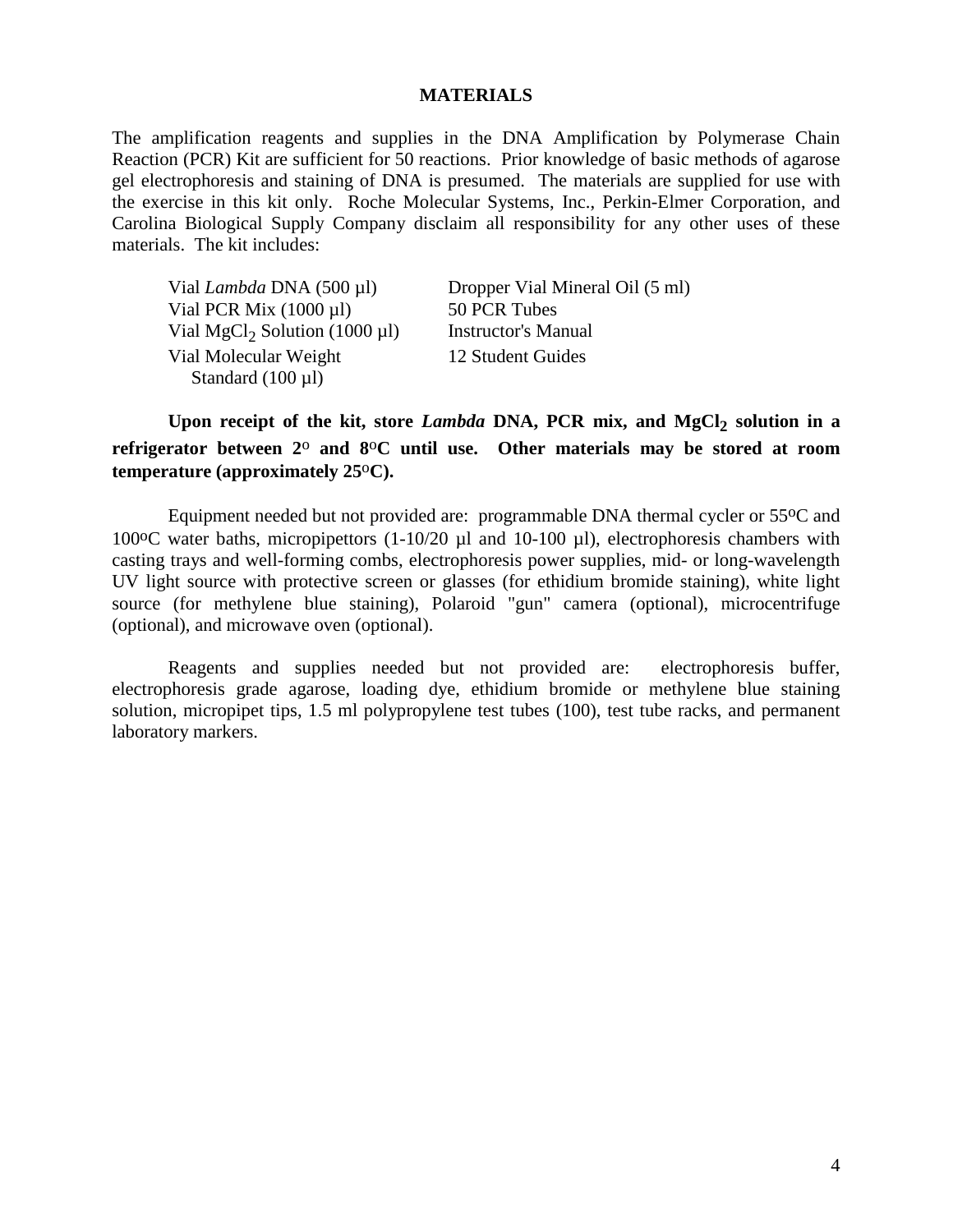# **SCHEDULING**

DNA amplification by PCR requires several different activities. Plan your time as follows:

| Day          | <b>Time</b><br><b>Needed</b> | <b>Activity</b>                              |
|--------------|------------------------------|----------------------------------------------|
| Lab Period 1 | $30 \text{ min}$             | <b>Pre-lab:</b> Set Up Work Stations         |
|              | $10$ min                     | <b>Set Up PCR Reactions</b>                  |
|              | 45 min                       | Perform PCR Amplification                    |
| Lab Period 2 | $10 \text{ min}$             | <b>Pre-lab</b> : Prepare 1% Agarose Solution |
|              | $10 \text{ min}$             | Cast Agarose Gels                            |
|              | $10$ min                     | Load DNA Samples into Gels                   |
|              | 40 min                       | Electrophorese                               |
|              | $20 \text{ min}$             | <b>Post-lab:</b> Stain Gels                  |
|              | $20 \text{ min}$             | <b>Post-lab</b> : Destain Gels               |
|              | $10 \text{ min}$             | <b>Post-lab:</b> Photograph Gels             |
| Lab Period 3 | $30 \text{ min}$             | <b>Results and Discussion</b>                |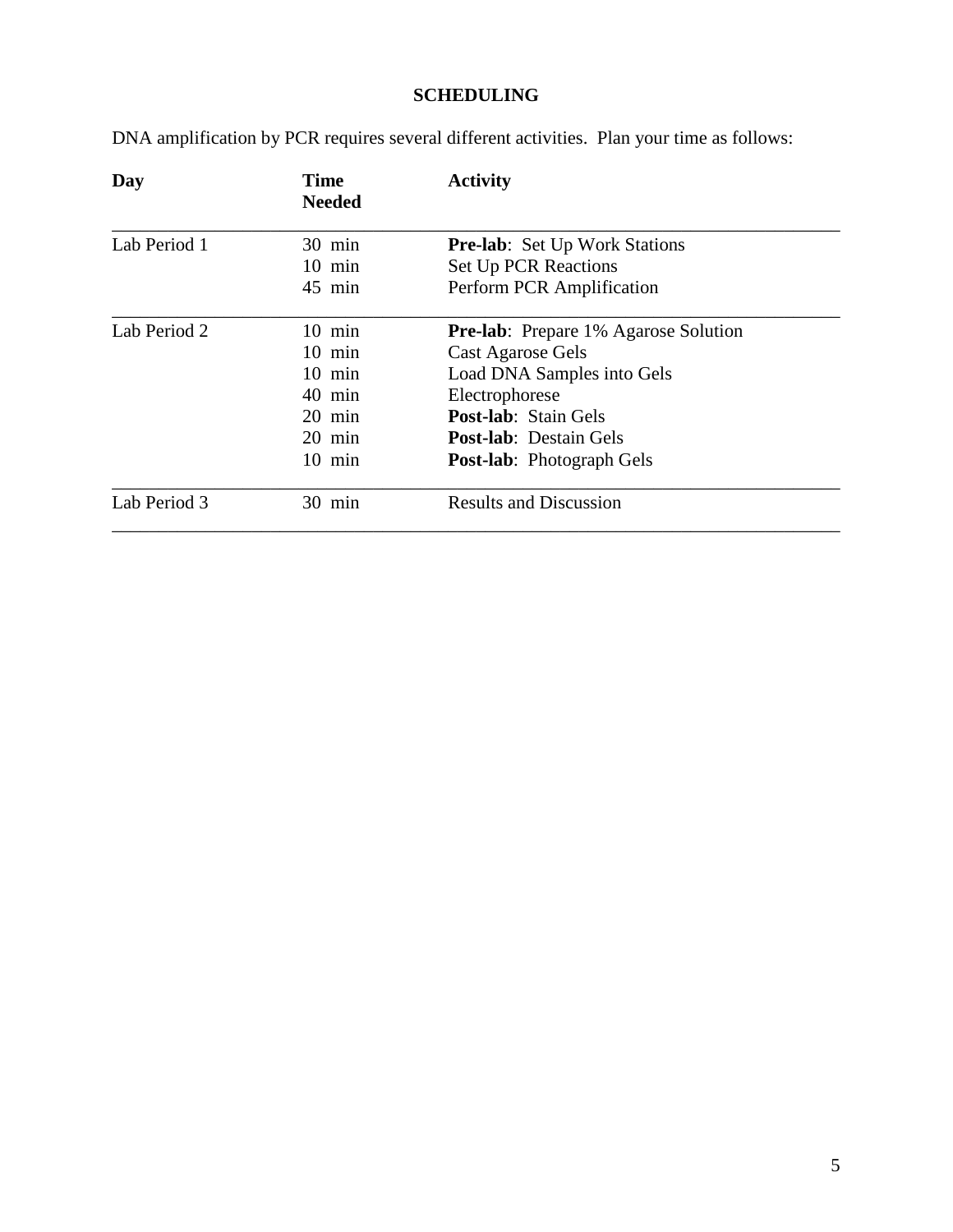## **PRE-LAB PREPARATION**

#### *Suggested Experimental Set Up*

The Pre-Lab Preparation and Lab Procedure are written for an experiment configured to show a time course for DNA amplification. Each lab group prepares a master reaction from which four samples are drawn: three samples are amplified for differing numbers of cycles, while the fourth sample is an unamplified control. To conserve reagents, the unamplified control may be omitted.

#### *For Lab Period 1*

- 1. *Lambda* DNA, PCR mix, and MgCl<sub>2</sub> may collect in cap tops during shipping. To have full volume available for student use, it may be necessary to pool these reagents by spinning tubes briefly in a microcentrifuge or rapping tube sharply on lab bench.
- 2. Store *Lambda* DNA, PCR mix, and MgCl<sub>2</sub> solution in a beaker of cracked ice during the experiment.
- 3. For each student experiment, aliquot the following volumes of reagents in 1.5 ml test tubes: 50 µl *Lambda* DNA (on ice) 100 µl PCR mix (on ice)  $100 \mu$ l MgCl<sub>2</sub> (on ice)
- 4. Prepare student stations, each with the following materials:

| <b>Test Tube Rack</b>   |
|-------------------------|
| 10-100 µl Micropipet    |
| Micropipet Tips         |
| <b>Permanent Marker</b> |
| <b>Student Guide</b>    |
|                         |

- 5. Students share the following materials: mineral oil, thermal cycler or two water baths (55oC and 100<sup>o</sup>C), microcentrifuge (optional).
- 6. For manual thermal cycling: Set up one boiling water bath  $(100\degree C)$  and one 55 $\degree C$  water bath. Fashion a test tube rack of styrofoam or other floating material to accommodate all PCR tubes; attach a handle, so it can be easily moved between the two water baths during amplification. A simple boiling water bath can be made by using a beaker of water and a hot plate. Replace evaporated water as necessary during experiment, so that water level does not drop below the level of the PCR tubes.

*For automated thermal cycling:* Program thermal cycler:

96oC 1 minute 58oC 1 minute, 1 cycle link to: 96oC 30 seconds 58oC 1 minute, 16 cycles link to: 58oC 10 minutes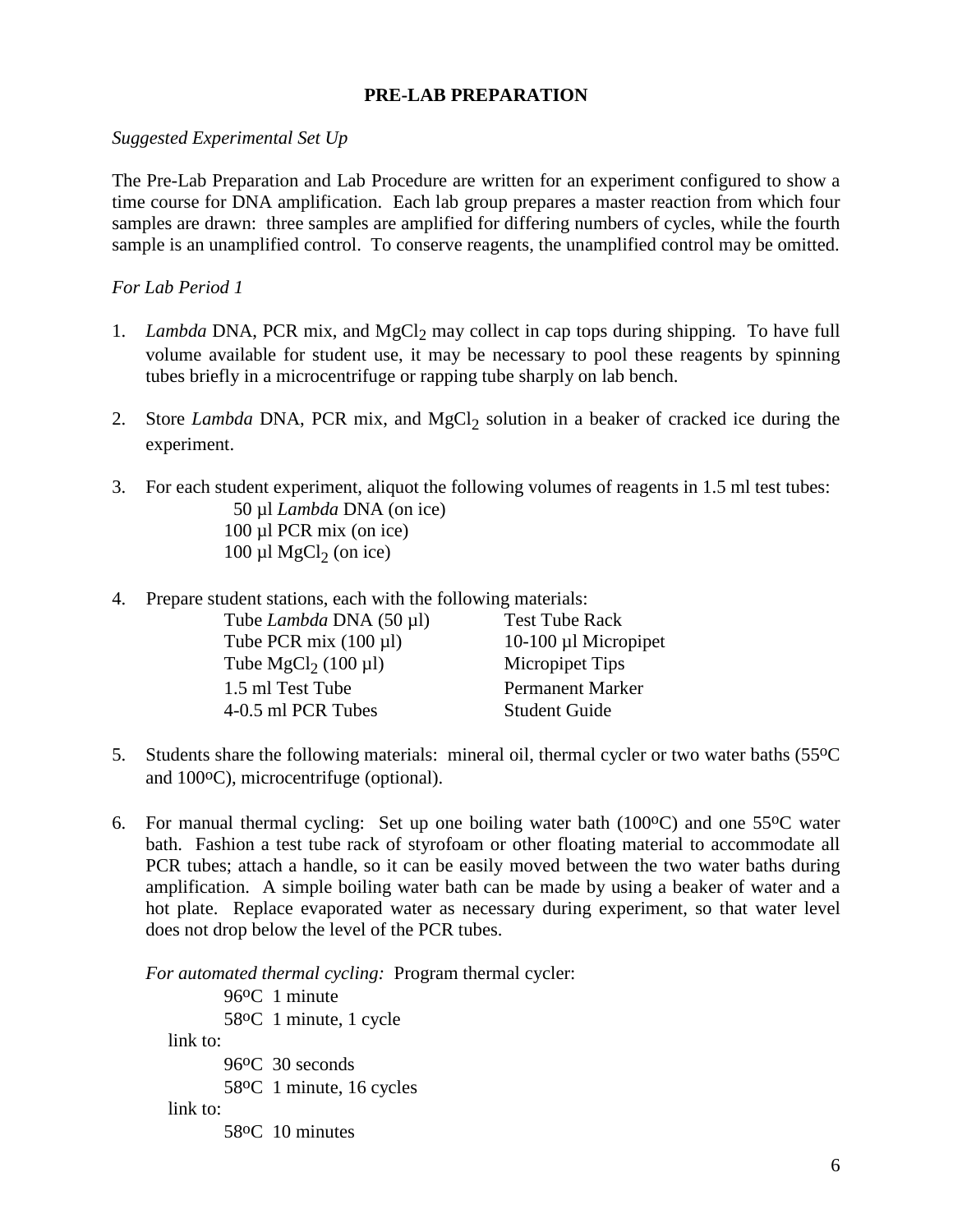## *For Lab Period 2*

1. Prepare sufficient 1% agarose solution for the number of gels needed to electrophorese all student PCR reactions, plus one DNA marker lane per gel.

| 2. Prepare student stations, each with the following materials: |                        |
|-----------------------------------------------------------------|------------------------|
| 4-PCR Reactions (from Lab Pd. 1)                                | $1-10$ µl Micropipet   |
| Molecular Weight Standard $(20 \mu l)$                          | $10-100$ µl Micropipet |
| Loading Dye                                                     | Micropipet Tips        |
| 4-1.5 ml Test Tubes                                             | <b>Test Tube Rack</b>  |
|                                                                 |                        |

3. Students share the following materials: 1% agarose solution, electrophoresis buffer, electrophoresis chambers with casting trays and well-forming combs, staining trays, and 1 µg/ml ethidium bromide or 0.025% methylene blue staining solution.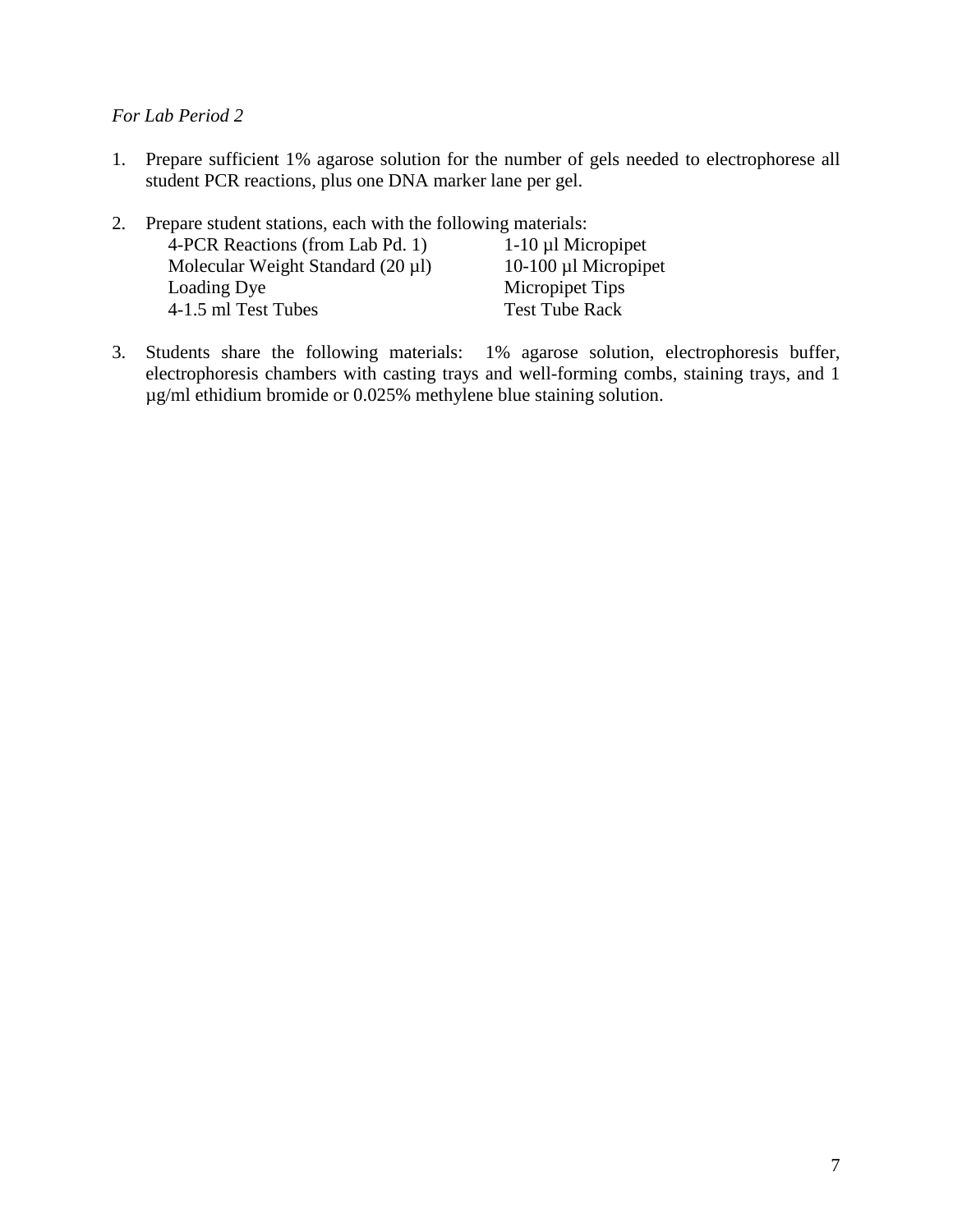## **FINE POINTS OF LAB PROCEDURE**

Be alert to the following cautions when performing the experiment. Where appropriate, discuss fine points with students, and have them make annotations on their Student Guides.

## *Preparation of Reagents Supplied*

Upon first use of the DNA Amplification by PCR Kit, remove tube of PCR Reaction Mix and carefully aliquot 100 µl into clean 1.5 ml tubes. Ensure that tubes are capped tightly. Place PCR Reaction tubes in a rack not used for DNA preparation or amplified DNA handling. Store tubes separated from any source of DNA at  $2^{\circ}$  to 8 $^{\circ}$ C. Note: All of the PCR Reaction Mix should be aliquoted at the same time to decrease the possibility of contamination through repeated opening of the PCR Reaction Mix tube.

#### *Setting Up PCR Reactions*

DNA thermal cycling should be started as soon as possible after preparing PCR reactions. Nonspecific priming may occur if PCR reactions sit too long without cycling.

## *Amplification*

Note differences in temperatures and cycle number between manual and automated thermal cycling. *For manual thermal cycling*: be careful not to leave samples in boiling water bath longer than the recommended time. During a 20-second incubation, samples warm up to a denaturing temperature of approximately 96<sup>o</sup>C. However, a prolonged incubation brings the sample temperature up to boiling, which reduces or destroys the activity of the *Taq* polymerase. *For automated thermal cycling:* use a "step file" that waits until the programmed temperature is reached before activating the cycle timer. The amplification program used here refers to the DNA Thermal Cycler from Perkin-Elmer Corporation. Use of other equipment may require times and temperatures to be adjusted.

#### *DNA Markers*

It is a good idea to include, on each gel, DNA markers of known size, such as a *Hin*dIII digest of *Lambda* DNA. The 1106 base pair (bp) PCR product will electrophorese ahead of the *Lambda*/*Hin*dIII doublet (2322 bp and 2027 bp) and behind the 564 bp fragment. The DNA size markers also serve as a control to aid in trouble-shooting potential problems with amplification, electrophoresis, and staining/destaining. For example, a very faint PCR product (compared to the markers) may indicate insufficient amplification and can be increased by adding four or five cycles to the thermal cycling.

#### *Ethidium Bromide Staining*

The gel thickness needed to contain a 20 µl sample requires a gel staining time of approximately 10 minutes in a fresh 1 µg/ml ethidium bromide solution. To best visualize the change in amount of PCR product over the amplification time course, it is necessary to increase contrast between the stained PCR product and unbound ethidium bromide in the gel ("background") by destaining the gel for 10 or more minutes in tap water. **Wear rubber gloves, and observe prudent cleanup and disposal procedures when working with ethidium bromide.**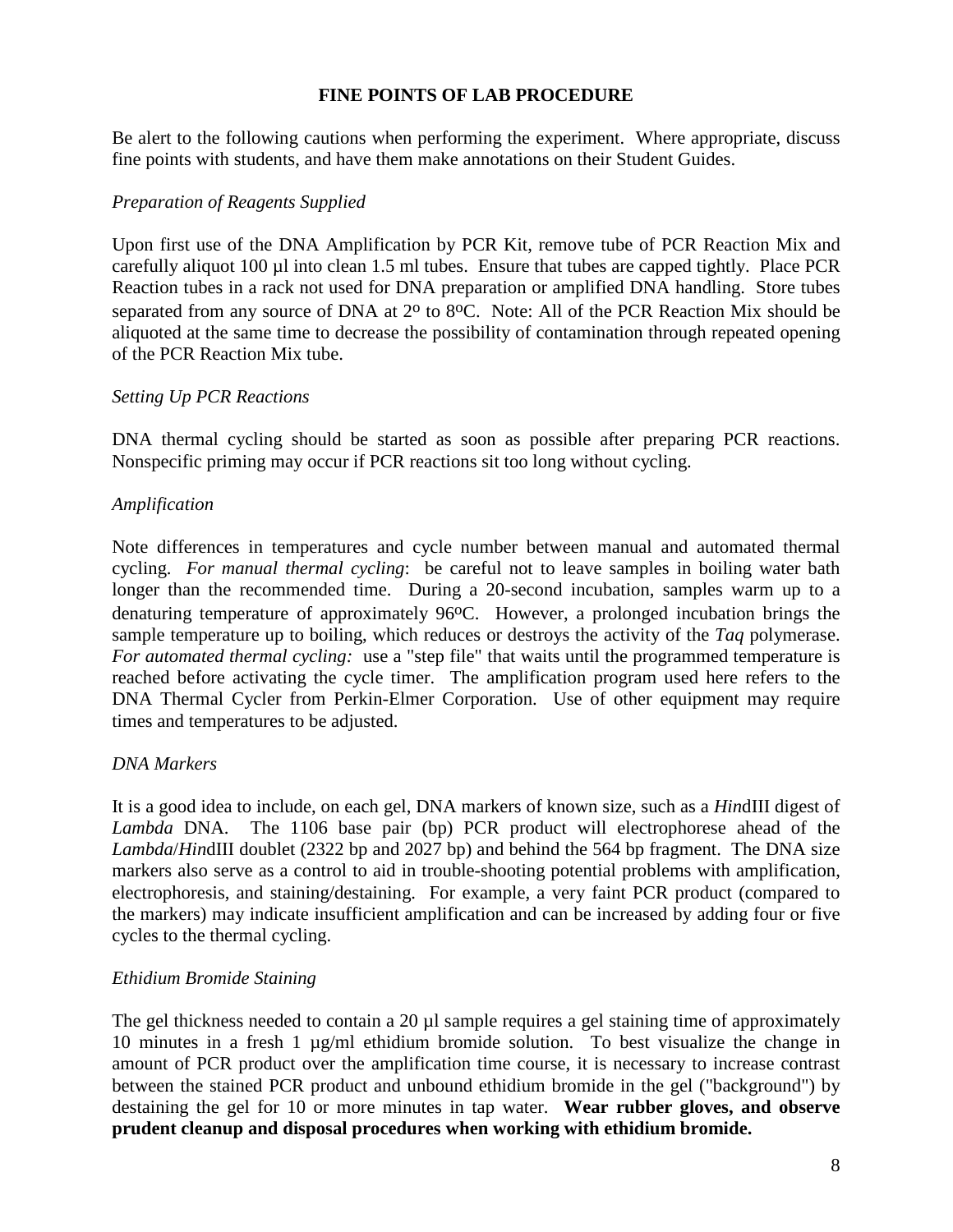## *Methylene Blue Staining*

Stain gel in 0.025% methylene blue solution for 20 to 30 min. Destain for 30 or more minutes in several changes of tap water. PCR product bands become increasingly distinct as gel destains, decreasing "backgound" of unbound methylene blue.

## *Viewing and Photographing Gels*

Take care to view and photograph gels as soon as possible after appropriate destaining. Over time, PCR product disappears from stained bands as it slowly diffuses through the gel.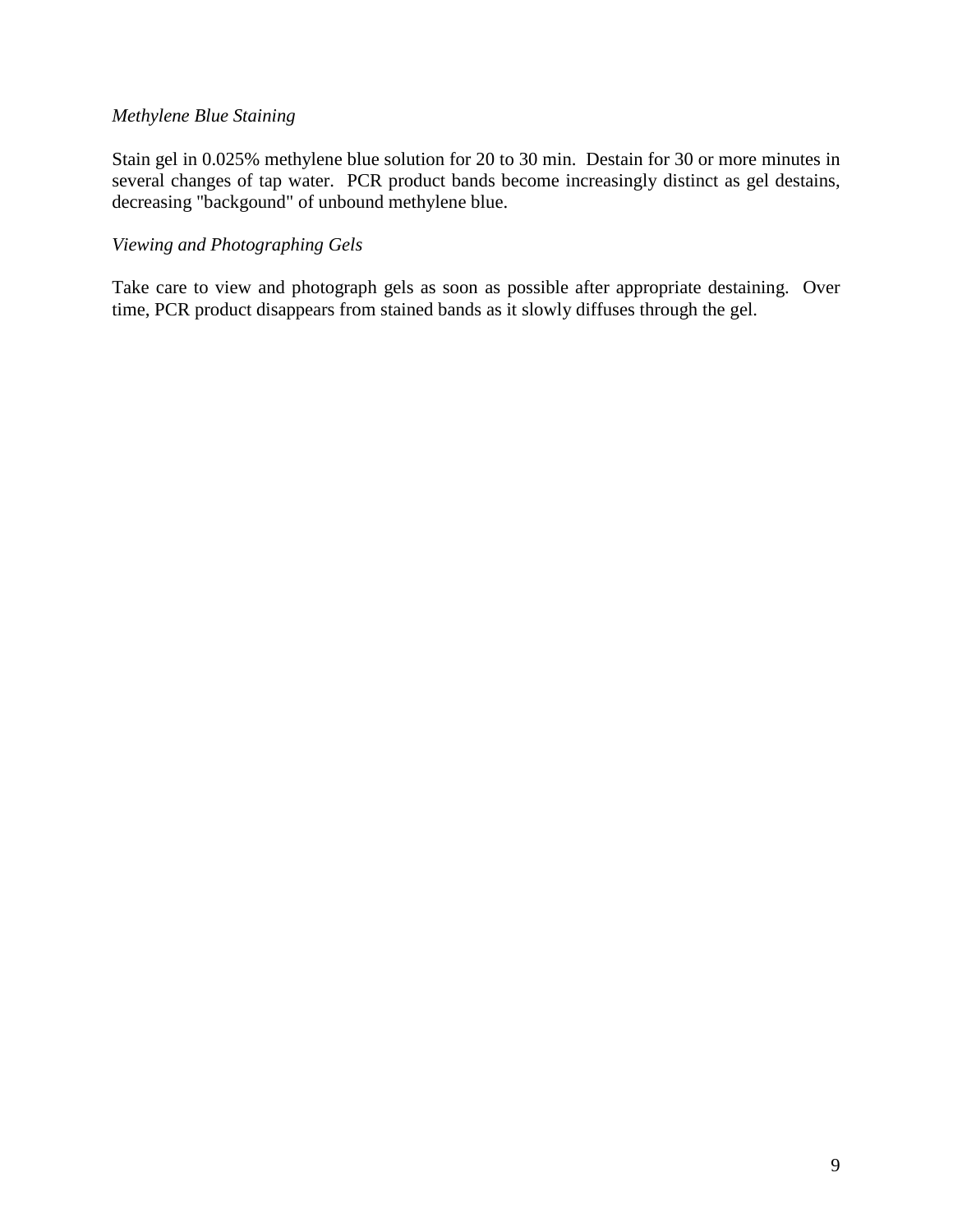#### **LAB PROCEDURE**

*Procedure A: Set Up PCR Reactions*

1. Use permanent marker to label a 1.5 ml tube "Master Reaction." Use the table below as a checklist while adding reagents to Master Reaction Tube.

| Lambda DNA | <b>PCR Mix</b> | MgCl <sub>2</sub> |
|------------|----------------|-------------------|
| $45 \mu$ l | $90 \mu l$     | $90 \mu l$        |

2. Use permanent marker to label (on tube caps) four 0.5 ml PCR tubes, according to the type of thermal cycling you will employ:

| <b>Automated Thermal Cycling</b> |  |
|----------------------------------|--|
| 0 Cycles (Control)               |  |
| 9 Cycles                         |  |
| 13 Cycles                        |  |
| 17 Cycles                        |  |
|                                  |  |

- 3. Add 50 µl reactants from the Master Reaction Tube to each of the four PCR Tubes labeled in Step 2.
- 4. Add one drop of mineral oil from its dropper bottle to each of the four PCR Tubes. *Take care not to touch dropper to PCR reactants or tube.*
- 5. Place the PCR tubes on ice. The 0-Cycles (Control) Tube will remain on ice during thermal cycling steps.
- 6. Proceed with Manual or Automated Thermal Cycling Procedure below.

*Manual Thermal Cycling (20 Cycles Total)*

- 7. Load 20-Cycle Tube(s) in test tube rack, and place rack in boiling water bath for 20 seconds. Then move test tube rack to 55<sup>o</sup>C water bath for 1 minute. This is one thermal cycle.
- 8. After 5 cycles have been completed, add the 15-Cycle Tube(s) to the rack, and continue cycling.
- 9. After 10 cycles have been completed, add the 10-Cycle Tube(s) to rack. Continue cycling for an additional 10 cycles.
- 10. Following 20 amplification cycles, allow the samples to remain at 55oC for a further 10 minutes.

\_\_\_\_\_\_\_\_\_\_\_\_\_\_\_\_\_\_\_\_\_\_\_\_\_\_\_\_\_\_\_\_\_\_\_\_\_\_\_\_\_\_\_\_\_\_\_\_\_\_\_\_\_\_\_\_\_\_\_\_\_\_\_\_\_\_\_\_\_\_\_\_\_\_\_\_\_\_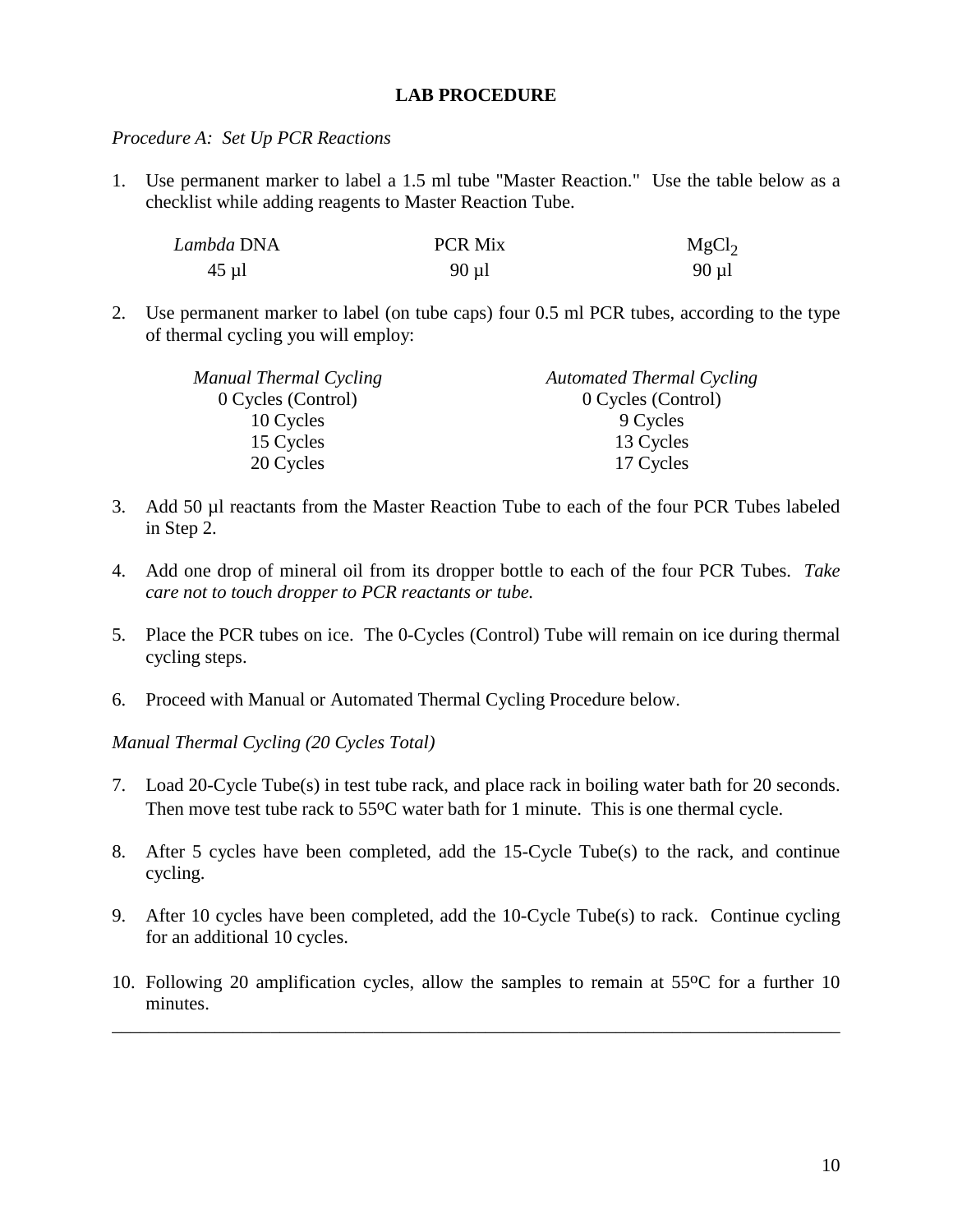## *Automated Thermal Cycling (17 Cycles Total): To Be Performed by Instructor*

7. Load 17-Cycle Tube(s) into thermal cycler, and begin the program: Program and start thermal cycler:

|            | 96 °C 1 minute                 |
|------------|--------------------------------|
|            | 58 °C 1 minute, 1 cycle        |
| link to:   |                                |
|            | $96$ <sup>o</sup> C 30 seconds |
|            | 58 °C 1 minute, 16 cycles      |
| $link$ to: |                                |
|            | $58\textdegree$ C 10 minutes   |

- 8. After 4 cycles have been completed, place the 13-Cycle Tube(s) into the thermal cycler. *Be careful not to touch the heating block!*
- 9. After 8 cycles have been completed, place the 9-Cycle Tube(s) into the thermal cycler. The thermal cycler will complete an additional 9 cycles.

\_\_\_\_\_\_\_\_\_\_\_\_\_\_\_\_\_\_\_\_\_\_\_\_\_\_\_\_\_\_\_\_\_\_\_\_\_\_\_\_\_\_\_\_\_\_\_\_\_\_\_\_\_\_\_\_\_\_\_\_\_\_\_\_\_\_\_\_\_\_\_\_\_\_\_\_\_\_

*Procedure B: Cast, Load, and Electrophorese 1% Agarose Gel(s)*

- 1. Cast an agarose gel to a depth of approximately 8 mm.
- 2. Use permanent marker to label four 1.5 ml tubes:

| Manual Thermal Cycling | <b>Automated Thermal Cycling</b> |
|------------------------|----------------------------------|
| 0 Cycles (Control)     | 0 Cycles (Control)               |
| 10 Cycles              | 9 Cycles                         |
| 15 Cycles              | 13 Cycles                        |
| 20 Cycles              | 17 Cycles                        |

- 3. Transfer 20 µl of each PCR sample into the appropriate 1.5 ml tube. *Take care not to transfer any of the mineral oil from the PCR tube. Submerge pipet tip through mineral oil*  layer to draw off sample, and use tissue to wipe off any mineral oil clinging to the outside of *the pipet tip.*
- 4. Add 2 µl of loading dye to each 1.5 ml tube. Close each tube top, and mix by tapping tube bottom on lab bench, pipetting in and out, or pulsing in a microcentrifuge.
- 5. Add 20 µl of each PCR/loading dye sample into adjacent wells of a 1% agarose gel. Expel any air in tip before loading, and be careful not to punch tip of pipet through bottom of gel.
- 6. Add 2 µl loading dye to a 20 µl aliquot of DNA size markers, and load one 20 µl sample per gel.
- 7. Electrophorese at 100 volts for about 40 minutes. Adequate separation will have occurred when the bromophenol blue dye front has moved 40 to 50 mm from wells.
- 8. Turn off power supply, remove casting tray, and transfer gel to disposable staining tray. Take gel to controlled area for staining, viewing, and photographing.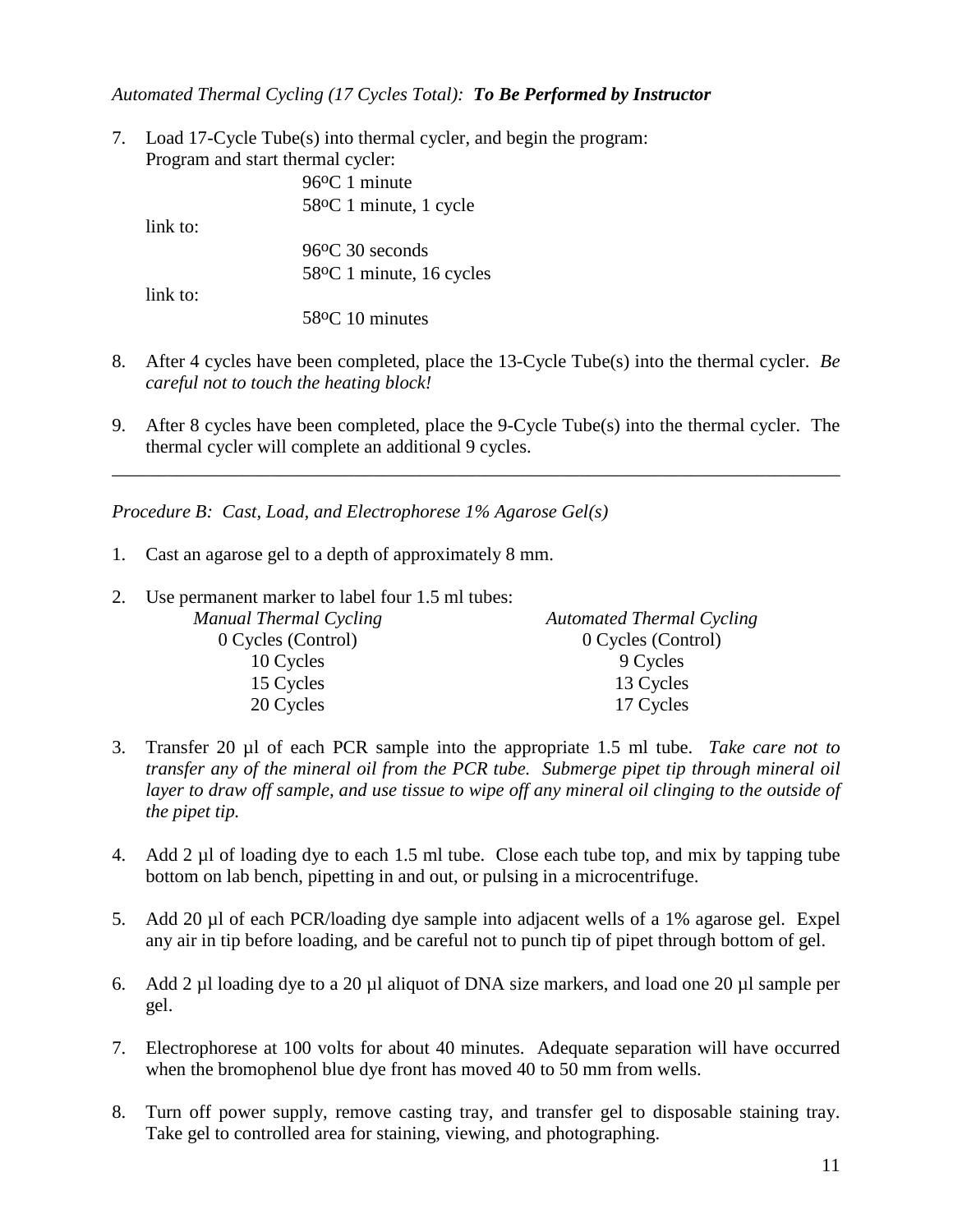## **RESULTS AND DISCUSSION**

- 1. Examine a photograph of the stained gel. Orient the photograph with the samples wells at the top, and compare your results with the expected results:
	- a. The control (unamplified) lane should show no trace of DNA bands.
	- b. The amplified samples should each show a single DNA band of 1100 base pairs.
	- c. The intensity (brightness) of the PCR fragments should increase with the cycle number.
	- d. A faint, diffuse band may be visible near the bottom of the gel. This so-called "primer dimer" is not amplified *Lambda* DNA, but is an artifact of the amplification process that results from primers amplifying themselves.
- 2. DNA size markers can be used to verify the size of the PCR product. First, the size of the PCR product can be estimated by comparing its position on the gel with those of the DNA size markers. However, a more accurate value can be obtained by graphing the function that determines the migration of linear DNA fragments in an electrophoretic field:

$$
D = \frac{1}{\log MW}
$$

where D equals distance migrated and MW equals the molecular weight of the fragment. For simplicity's sake, biologists often substitute base-pair length for molecular weight in this calculation.

- a. Orient your gel photo with the wells at the top, and working from bottom to top assign the known basepair sizes of the DNA standard to the bands appearing in the marker lane. Carefully measure the distance (in mm) each marker fragment migrated from the sample well. Measure from front edge of well to leading edge of each band.
- b. Set up semilog graph paper with distance migrated as the x (arithmetic) axis and basepair length as the y (logarithmic) axis. Then, plot distance migrated versus base-pair length for each marker fragment. Connect data points with a line.
- c. Measure and record distances migrated by the PCR product. To determine its basepair size, first locate the distance it migrated on the x axis. Then, use a ruler to draw a vertical line from this point to its intersection with the marker data line. Now, extend a horizontal line from this point to the y axis. The number on the y axis is the calculated basepair size of the amplification product.
- d. How does the calculated size of the PCR product compare to its known size of 1100 base pairs?
- 3. Use the following information to calculate how many target DNA molecules were present in the 2.5 nanograms of *Lambda* DNA added to each PCR reaction:
	- -- One molecule of *Lambda* DNA is 48,502 basepairs (bp) in length.
	- -- One base pair has an average atomic mass of 650 grams/mole.
	- -- There are  $6.02 \times 10^{23}$  molecules per mole.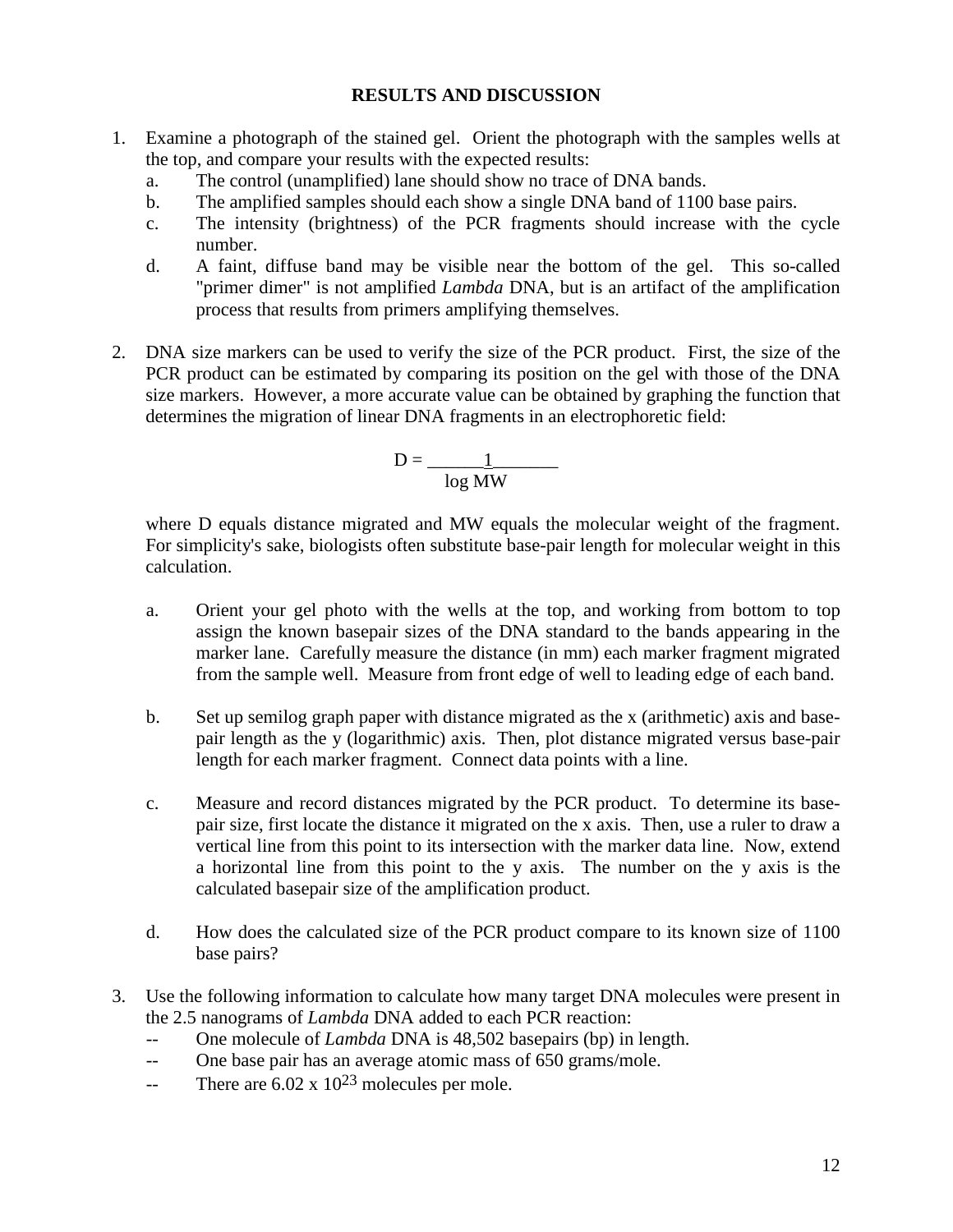**[a. Calculate the molecular weight of one molecule of** *Lambda* **DNA:** 

**48,502 base pairs x 650 gram/mole per base pair = 3.15 x 10**7 **gram/mole**

**b. The 2.5 ng of** *Lambda* **DNA at the start of the experiment can be expressed as a fraction of a mole:**

**2.5 x 10-9g/3.15 x 107 g/mole = 7.94 x 10-17 moles**

**c. Since there are 6.02 x 1023 molecules per mole, then the number of starting molecules is:**

 $(7.94 \times 10^{-17} \text{ moles}) \times (6.02 \times 10^{23} \text{ molecules/mole}) = 4.78 \times 10^{7} \text{ molecules}$ 

- 4. Calculate how many copies of the PCR product are produced following 17 cycles of amplification.
	- **[a. If the PCR product doubles after each replication cycle, then 17 cycles will yield a** theoretical amplification factor of  $2^{17} = 1.31 \times 10^5$ ).
	- **b. 1.31 x**  $10^5$  **x**  $4.78$  **x**  $10^7$  **molecules** =  $6.25$  **x**  $10^{12}$  **molecules.**]
- 5. Judging from the results of your time course, what mass of DNA is the threshold of detection with ethidium bromide staining?
	- **[a. Determine after how many cycles a PCR product is first faintly visible: usually 9 cycles.**
	- **b. Calculate the amplification factor at this number of cycles: 512.**
	- **c. Calculate the fraction of the starting mass of** *Lambda* **DNA (2.5 ng) represented by the 1100 bp target fragment:**

**1100 bp**  $(2.5 \times 10^{-9} \text{g}) = 5.7 \times 10^{-11} \text{g}$ **48,502 bp**

**d. Multiply the amplification factor times the starting mass of the target fragment.**

512 (5.7 x 10<sup>-11</sup> g) = 29 x 10<sup>-9</sup> = 29 ng

**Ethidum bromide sensitivity, in fact, extends to approximately 2 ng of DNA.]**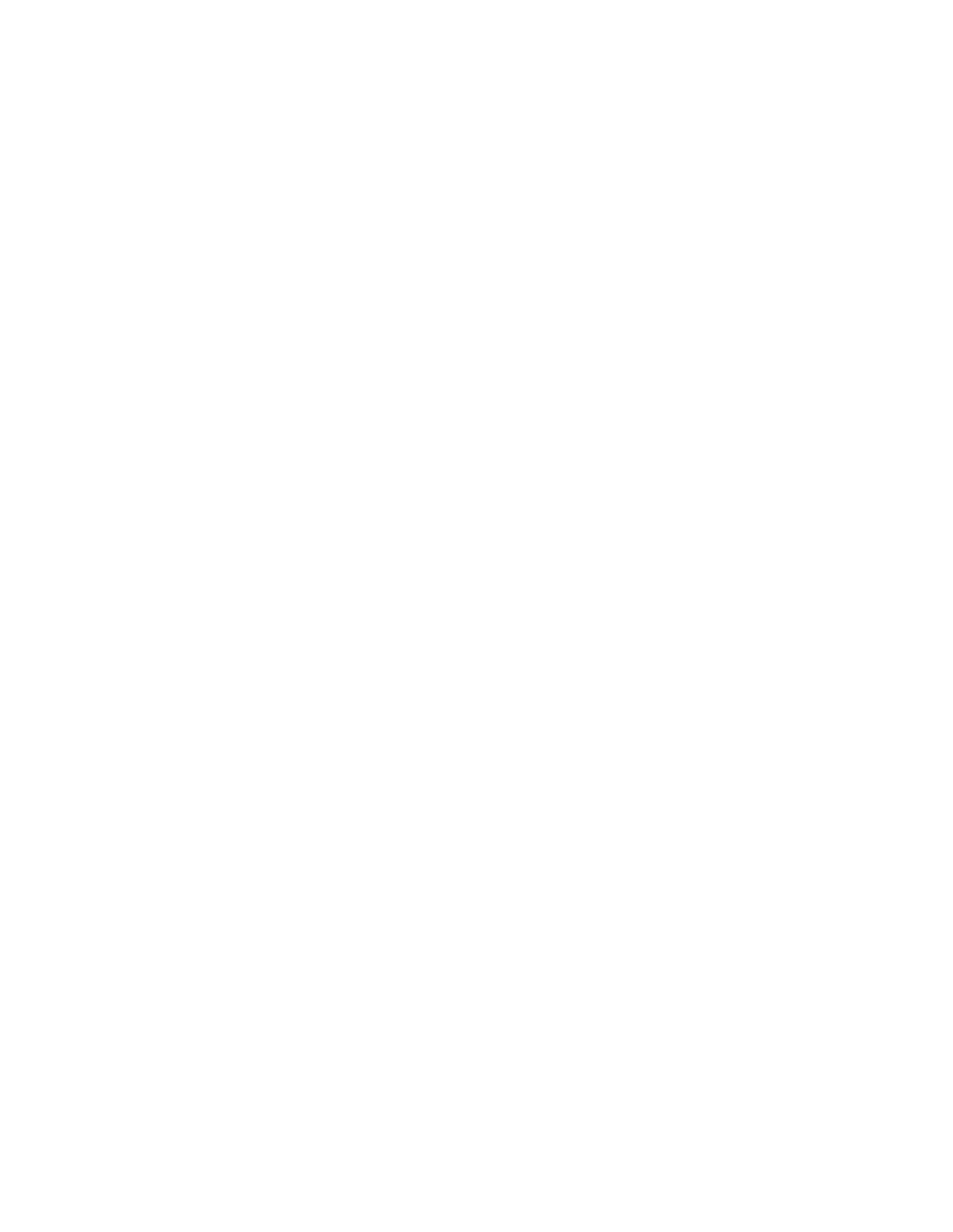

# **Amplifying Lambda DNA by Polymerase Chain Reaction (PCR)\***

\_\_\_\_\_\_\_\_\_\_\_\_\_\_\_\_\_\_\_\_\_\_\_\_\_\_\_\_\_\_\_\_\_\_\_\_\_\_\_\_\_\_\_\_\_\_\_\_\_\_\_\_\_\_\_\_\_\_\_\_\_\_\_\_\_\_\_\_\_\_\_\_\_\_\_\_\_\_

## **Student Guide**

\_\_\_\_\_\_\_\_\_\_\_\_\_\_\_\_\_\_\_\_\_\_\_\_\_\_\_\_\_\_\_\_\_\_\_\_\_\_\_\_\_\_\_\_\_\_\_\_\_\_\_\_\_\_\_\_\_\_\_\_\_\_\_\_\_\_\_\_\_\_\_\_\_\_\_\_\_\_ \_\_\_\_\_\_\_\_\_\_\_\_\_\_\_\_\_\_\_\_\_\_\_\_\_\_\_\_\_\_\_\_\_\_\_\_\_\_\_\_\_\_\_\_\_\_\_\_\_\_\_\_\_\_\_\_\_\_\_\_\_\_\_\_\_\_\_\_\_\_\_\_\_\_\_\_\_\_

Since its introduction in 1985, polymerase chain reaction (PCR) has become a powerful tool in molecular genetic analysis and has been cited in well over 7,000 scientific publications (as of 1993). PCR is a test tube system for DNA replication that allows a "target" DNA sequence to be selectively amplified, or enriched, several million-fold in just a few hours. Within a dividing cell, DNA replication involves a series of enzyme-mediated reactions, whose end result is a faithful copy of the entire genome. Within a test tube, PCR uses just one indispensable enzyme - - DNA polymerase -- to amplify a specific fraction of the genome.

During cellular DNA replication, enzymes first unwind and denature the DNA double helix into single strands. Then, RNA polymerase synthesizes a short stretch of RNA complementary to one of the DNA strands at the start site of replication. This DNA/RNA heteroduplex acts as a "priming site" for the attachment of the DNA polymerase, which then produces the complementary DNA strand. During PCR, high temperature is used to separate the DNA molecule into single strands, and synthetic sequences of single-stranded DNA (20-30 nucleotides) serve as primers. Two different primer sequences are used to bracket the target region to be amplified. One primer is complementary to one DNA strand at the beginning of the target region; a second primer is complementary to a sequence on the opposite DNA strand at the end of target region.

To perform a PCR reaction, a small quantity of the target DNA is added to a test tube with a buffered solution containing DNA polymerase, short oligonucleotide primers, the four deoxynucleotide building blocks of DNA, and the cofactor MgCl<sub>2</sub>. The PCR mixture is taken through replication cycles consisting of:

- -- 1 to several minutes at 94-96°C, during which the DNA is denatured into single strands,
- -- 1 to several minutes at 50-65<sup>o</sup>C, during which the primers hybridize or "anneal" (by way of hydrogen bonds) to their complementary sequences on either side of the target sequence, and
- -- 1 to several minutes at 72oC, during which the polymerase binds and extends a complementary DNA strand from each primer.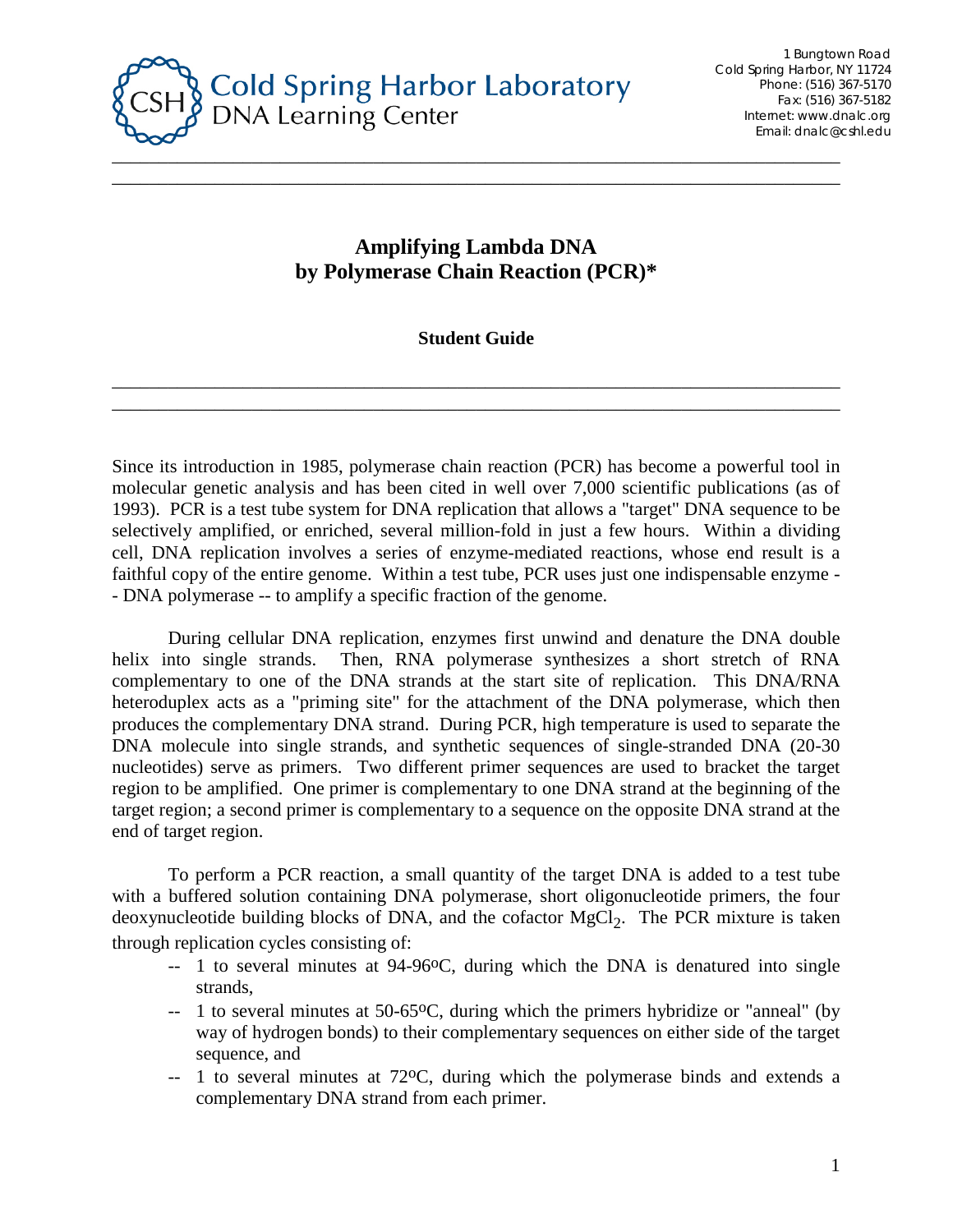As amplification proceeds, the DNA sequence between the primers doubles after each cycle. Following thirty such cycles, a theoretical amplification factor of one billion is attained.

Two important innovations were responsible for automating PCR. First, a heat-stable DNA polymerase was isolated from the bacterium *Thermus aquaticus,* which inhabits hot springs. This enzyme, called the *Taq* polymerase, remains active, despite repeated heating during many cycles of amplification. Second, DNA thermal cyclers have been invented in which a computer controls the repetitive temperature changes required for PCR.

In this experiment, students use PCR to amplify a 1106 basepair sequence from the bacteriophage *Lambda* genome. The fact that the target sequence represents a relatively large proportion of the total *Lambda* genome (48,502 basepairs) increases the efficiency of the reaction, so only two temperatures are required for each replication cycle. Primer extension occurs as the reaction heats from the annealing temperature  $(55\degree C)$  to the denaturation temperature (100<sup>o</sup>C). The temperature may be controlled automatically by a thermal cycler or manually using two water baths. The number of cycles can be varied among several reactions to illustrate the time course of the amplification.

Following amplification, samples are loaded in 1% agarose gels, electrophoresed, and stained with ethidium bromide or methylene blue. The size of the expected amplification product can be verified by comparison to an appropriate DNA molecular weight standard.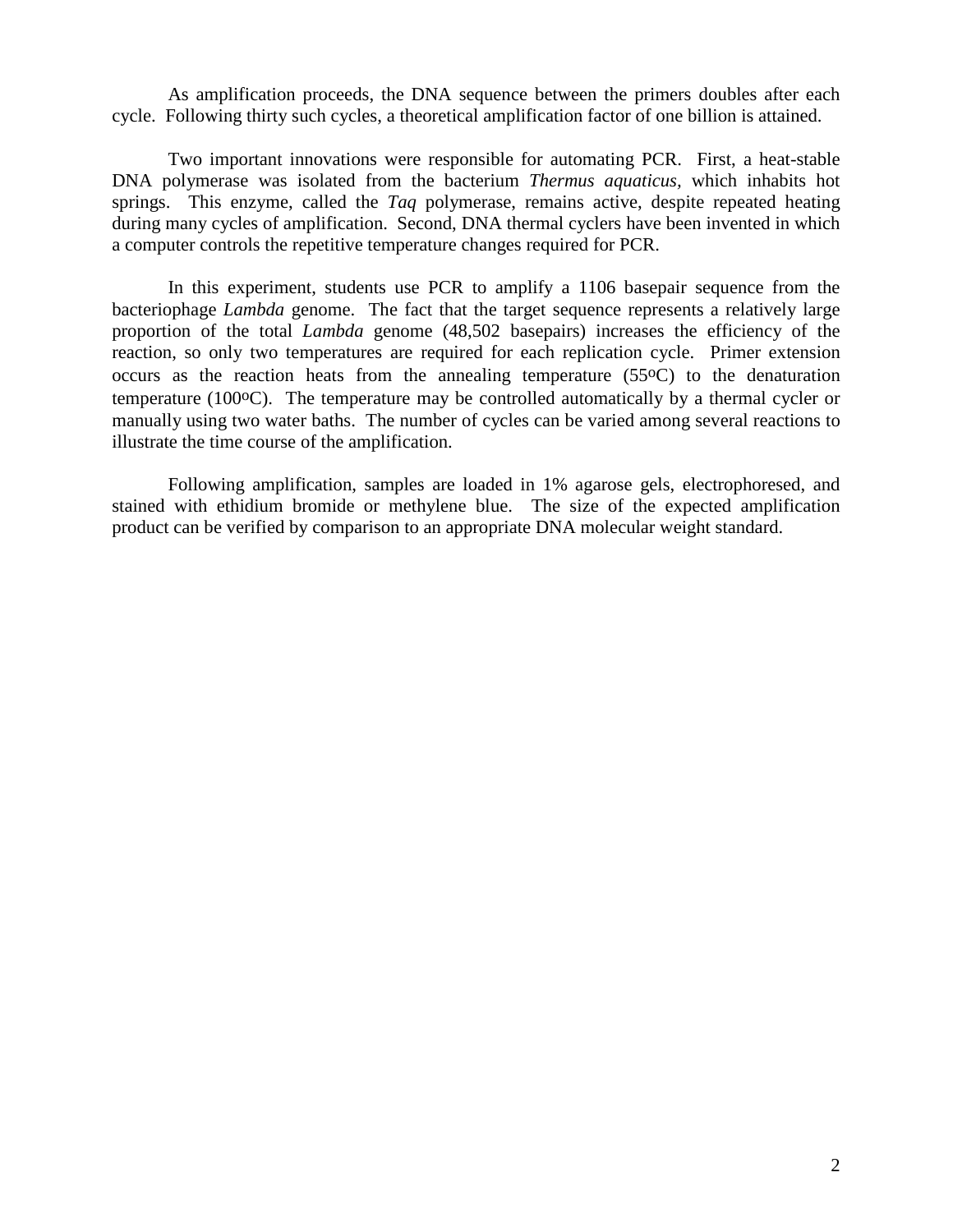## **LAB PROCEDURE**

### *Procedure A: Set Up PCR Reactions*

1. Use permanent marker to label a 1.5 ml tube "Master Reaction." Use the table below as a checklist while adding reagents to Master Reaction Tube.

| Lambda DNA | <b>PCR Mix</b> | MgCl <sub>2</sub> |
|------------|----------------|-------------------|
| $45 \mu$ l | $90 \mu l$     | $90 \mu l$        |

2. Use permanent marker to label (on tube caps) four 0.5 ml PCR tubes, according to the type of thermal cycling you will employ:

| Manual Thermal Cycling | <b>Automated Thermal Cycling</b> |  |
|------------------------|----------------------------------|--|
| 0 Cycles (Control)     | 0 Cycles (Control)               |  |
| 10 Cycles              | 9 Cycles                         |  |
| 15 Cycles              | 13 Cycles                        |  |
| 20 Cycles              | 17 Cycles                        |  |

- 3. Add 50 µl reactants from the Master Reaction Tube to each of the four PCR Tubes labeled in Step 2.
- 4. Add one drop of mineral oil from its dropper bottle to each of the four PCR Tubes. *Take care not to touch dropper to PCR reactants or tube.*
- 5. Place the PCR tubes on ice. The 0-Cycles (Control) Tube will remain on ice during thermal cycling steps.
- 6. Proceed with Manual or Automated Thermal Cycling Procedure below.

*Manual Thermal Cycling (20 Cycles Total)*

- 7. Load 20-Cycle Tube(s) in test tube rack, and place rack in boiling water bath for 20 seconds. Then move test tube rack to  $55^{\circ}$ C water bath for 1 minute. This is one thermal cycle.
- 8. After 5 cycles have been completed, add the 15-Cycle Tube(s) to the rack, and continue cycling.
- 9. After 10 cycles have been completed, add the 10-Cycle Tube(s) to rack. Continue cycling for an additional 10 cycles.
- 10. Following 20 amplification cycles, allow the samples to remain at 55oC for a further 10 minutes.

\_\_\_\_\_\_\_\_\_\_\_\_\_\_\_\_\_\_\_\_\_\_\_\_\_\_\_\_\_\_\_\_\_\_\_\_\_\_\_\_\_\_\_\_\_\_\_\_\_\_\_\_\_\_\_\_\_\_\_\_\_\_\_\_\_\_\_\_\_\_\_\_\_\_\_\_\_\_

*Automated Thermal Cycling (17 Cycles Total): To Be Performed by Instructor*

7. Load 17-Cycle Tube(s) into thermal cycler, and begin the program: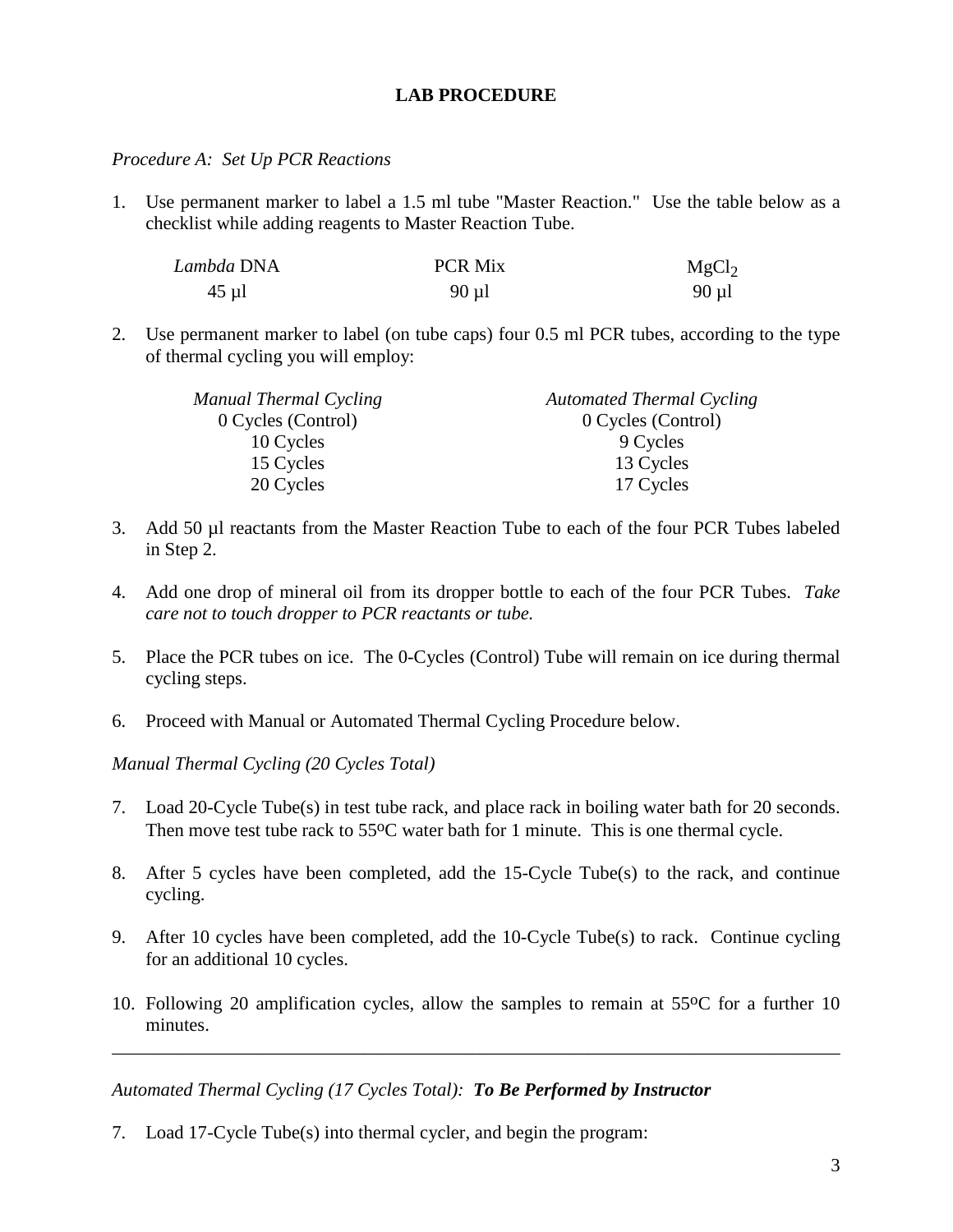Program and start thermal cycler: 96oC 1 minute 58oC 1 minute, 1 cycle link to: 96oC 30 seconds 58oC 1 minute, 16 cycles link to: 58oC 10 minutes

- 8. After 4 cycles have been completed, place the 13-Cycle Tube(s) into the thermal cycler. *Be careful not to touch the heating block!*
- 9. After 8 cycles have been completed, place the 9-Cycle Tube(s) into the thermal cycler. The thermal cycler will complete an additional 9 cycles.

\_\_\_\_\_\_\_\_\_\_\_\_\_\_\_\_\_\_\_\_\_\_\_\_\_\_\_\_\_\_\_\_\_\_\_\_\_\_\_\_\_\_\_\_\_\_\_\_\_\_\_\_\_\_\_\_\_\_\_\_\_\_\_\_\_\_\_\_\_\_\_\_\_\_\_\_\_\_

*Procedure B: Cast, Load, and Electrophorese 1% Agarose Gel(s)*

- 1. Cast an agarose gel to a depth of approximately 8 mm.
- 2. Use permanent marker to label four 1.5 ml tubes:

| Manual Thermal Cycling | <b>Automated Thermal Cycling</b> |
|------------------------|----------------------------------|
| 0 Cycles (Control)     | 0 Cycles (Control)               |
| 10 Cycles              | 9 Cycles                         |
| 15 Cycles              | 13 Cycles                        |
| 20 Cycles              | 17 Cycles                        |

- 3. Transfer 20 µl of each PCR sample into the appropriate 1.5 ml tube. *Take care not to transfer any of the mineral oil from the PCR tube. Submerge pipet tip through mineral oil*  layer to draw off sample, and use tissue to wipe off any mineral oil clinging to the outside of *the pipet tip.*
- 4. Add 2 µl of loading dye to each 1.5 ml tube. Close each tube top, and mix by tapping tube bottom on lab bench, pipetting in and out, or pulsing in a microcentrifuge.
- 5. Add 20 µl of each PCR/loading dye sample into adjacent wells of a 1% agarose gel. Expel any air in tip before loading, and be careful not to punch tip of pipet through bottom of gel.
- 6. Add 2 µl loading dye to a 20 µl aliquot of DNA size markers, and load one 20 µl sample per gel.
- 7. Electrophorese at 100 volts for about 40 minutes. Adequate separation will have occurred when the bromophenol blue dye front has moved 40 to 50 mm from wells.
- 8. Turn off power supply, remove casting tray, and transfer gel to disposable staining tray. Take gel to controlled area for staining, viewing, and photographing.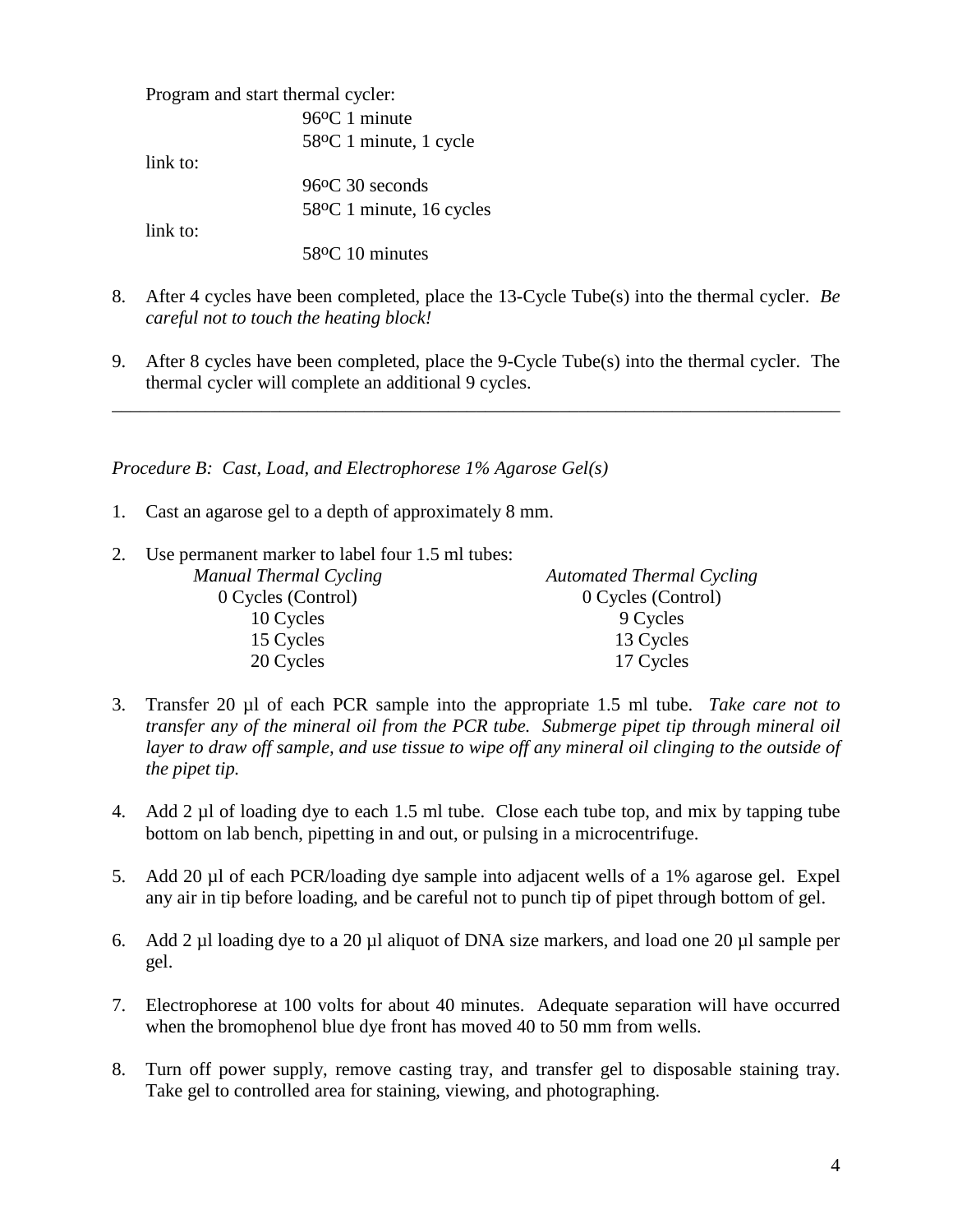## **RESULTS AND DISCUSSION**

- 1. Examine a photograph of the stained gel. Orient the photograph with the samples wells at the top, and compare your results with the expected results:
	- a. The control (unamplified) lane should show no trace of DNA bands.
	- b. The amplified samples should each show a single DNA band of 1100 base pairs.
	- c. The intensity (brightness) of the PCR fragments should increase with the cycle number.
	- d. A faint, diffuse band may be visible near the bottom of the gel. This so-called "primer dimer" is not amplified *Lambda* DNA, but is an artifact of the amplification process that results from primers amplifying themselves.
- 2. DNA size markers can be used to verify the size of the PCR product. First, the size of the PCR product can be estimated by comparing its position on the gel with those of the DNA size markers. However, a more accurate value can be obtained by graphing the function that determines the migration of linear DNA fragments in an electrophoretic field:

$$
D = \frac{1}{\log MW}
$$

where D equals distance migrated and MW equals the molecular weight of the fragment. For simplicity's sake, biologists often substitute base-pair length for molecular weight in this calculation.

- a. Orient your gel photo with the wells at the top, and working from bottom to top assign the known basepair sizes of the DNA standard to the bands appearing in the marker lane. Carefully measure the distance (in mm) each marker fragment migrated from the sample well. Measure from front edge of well to leading edge of each band.
- b. Set up semilog graph paper with distance migrated as the x (arithmetic) axis and basepair length as the y (logarithmic) axis. Then, plot distance migrated versus basepair length for each marker fragment. Connect data points with a line.
- c. Measure and record distances migrated by the PCR product. To determine its basepair size, first locate the distance it migrated on the x axis. Then, use a ruler to draw a vertical line from this point to its intersection with the marker data line. Now, extend a horizontal line from this point to the y axis. The number on the y axis is the calculated base-pair size of the amplification product.
- d. How does the calculated size of the PCR product compare to its known size of 1100 base pairs?
- 3. Use the following information to calculate how many target DNA molecules were present in the 2.5 nanograms of *Lambda* DNA added to each PCR reaction:
	- -- One molecule of *Lambda* DNA is 48,502 base pairs (bp) in length.
	- -- One base pair has an average atomic mass of 650 grams/mole.
	- -- There are  $6.02 \times 10^{23}$  molecules per mole.